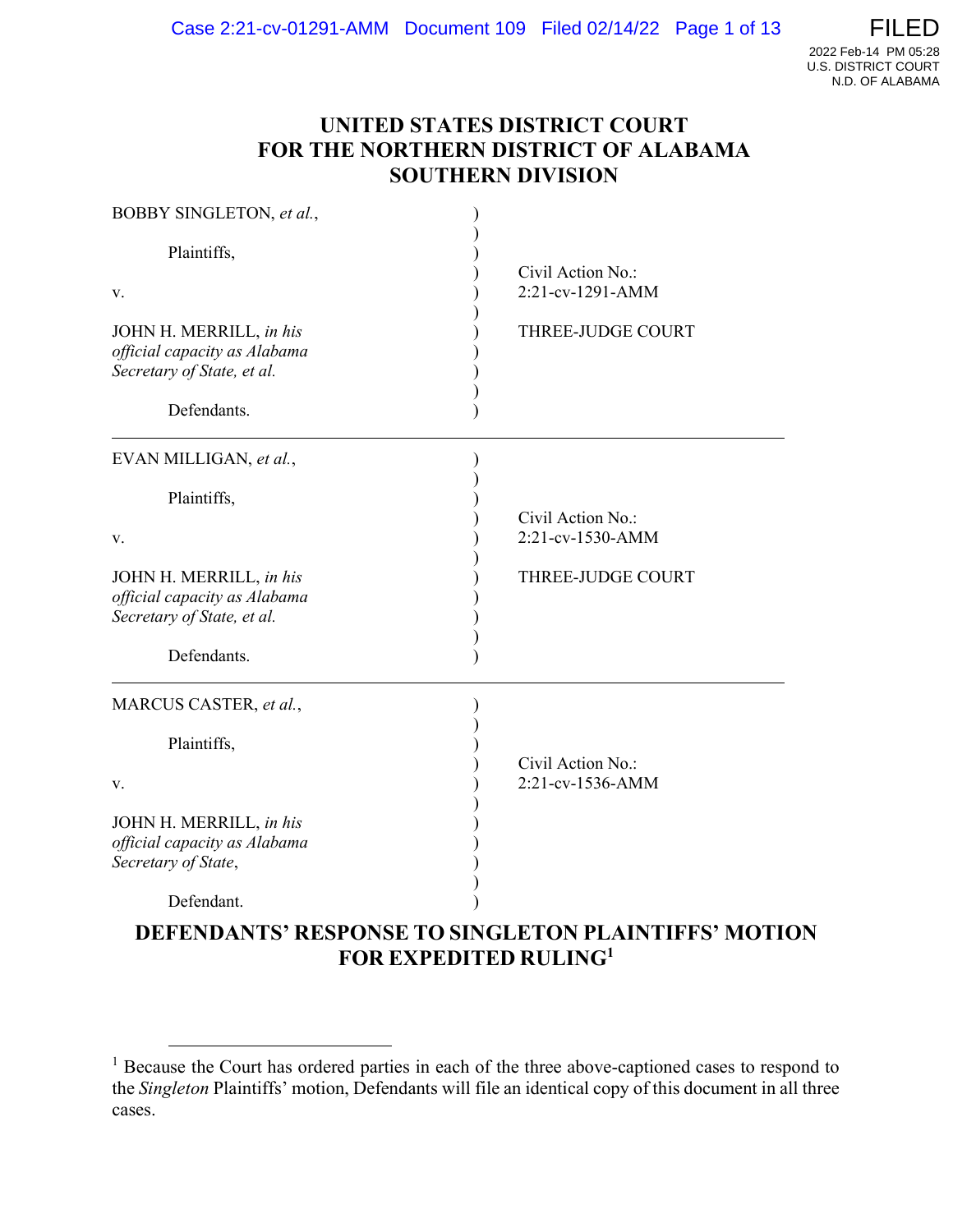#### INTRODUCTION

The Singleton Plaintiffs ask this Court to expedite ruling on their renewed motion for a preliminary injunction because the Supreme Court has stayed the preliminary injunctions this Court entered in Milligan and Caster. See Docs. 98 & 104; see also Order, Merrill v. Milligan, No. 21A375 (U.S. Feb. 7, 2022) (staying injunction and noting probable jurisdiction); Order, Merrill v. Caster, No. 21A376 (U.S. Feb. 7, 2022) (staying injunction and granting petition for writ of certiorari before judgment). But the Supreme Court's stay order is a reason to deny the Singleton Plaintiffs' request, not a reason to preliminarily enjoin Alabama's enacted maps on other grounds.

For all the same reasons the preliminary injunction sought by the Milligan and Caster Plaintiffs came too close to Alabama's elections, the Singleton Plaintiffs cannot obtain a preliminary injunction now. The overhaul of Alabama's congressional redistricting plan—six weeks before absentee voting is set to begin—is not "feasible without significant cost, confusion, or hardship." Merrill v. Milligan, No. 21-1086, --S. Ct.--, 2022 WL 354467, at \*2 (U.S. Feb. 7, 2022) (Kavanaugh, J., concurring). The passage of time has not helped the *Singleton* Plaintiffs. If a January preliminary injunction did not comply with *Purcell*, neither would a February injunction.

Nor have the Singleton Plaintiffs offered any other compelling reason for this Court to act, especially in light of the Supreme Court's intervening decision to note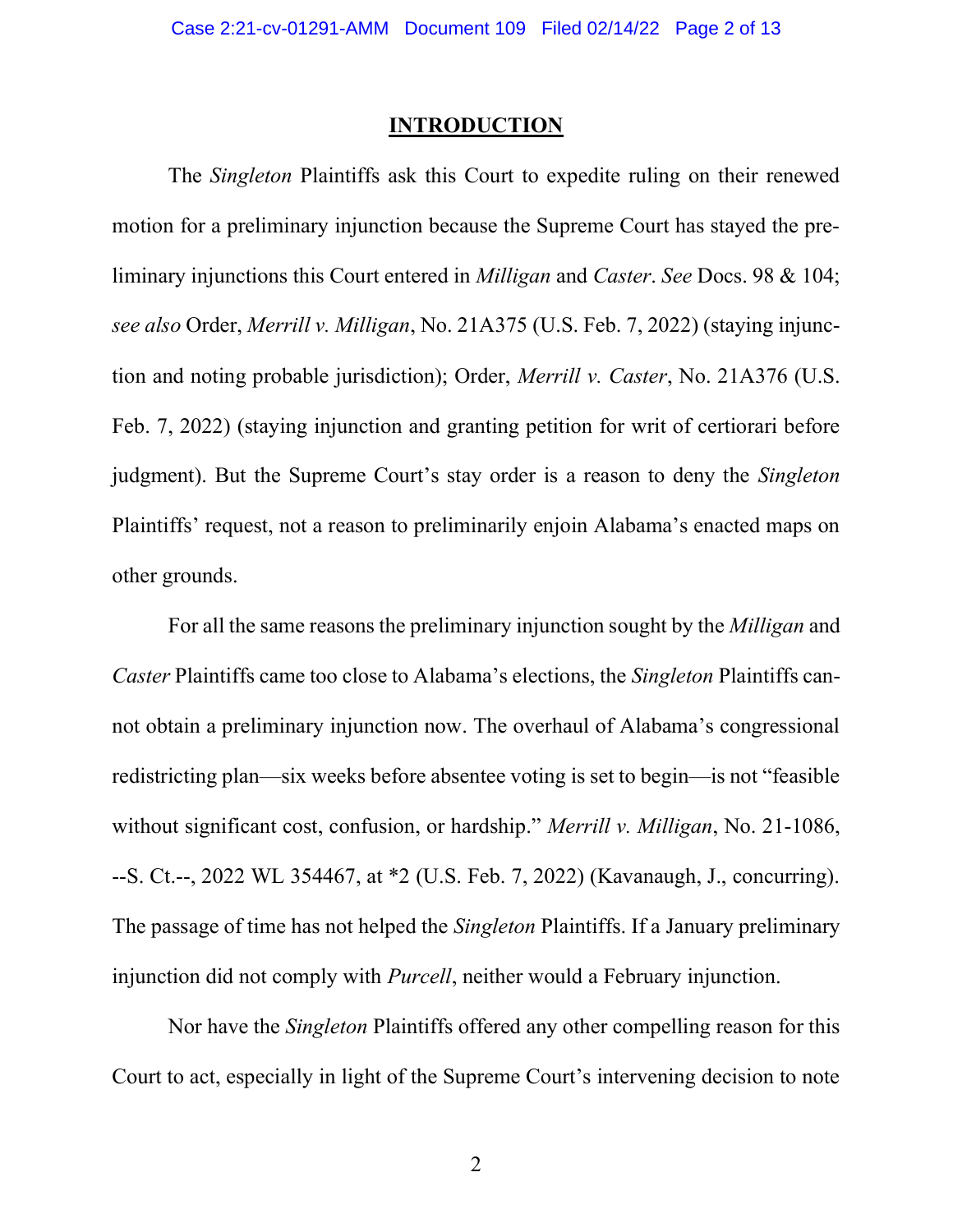### Case 2:21-cv-01291-AMM Document 109 Filed 02/14/22 Page 3 of 13

probable jurisdiction in Milligan and grant certiorari in Caster. In reserving ruling on Plaintiffs' preliminary injunction motion, the Court already indicated that the "constitutional issues" that Plaintiffs raise are "complicated" and fact-dependent, see DE88:216, which suggests Plaintiffs will be unable to establish a likelihood of success on the merits (especially in a preliminary posture). Moreover, the questions the Supreme Court is set to resolve in Milligan and Caster are intertwined with the Equal Protection Clause arguments raised in Singleton. Resolution will necessarily require grappling with what the Equal Protection Clause requires and what it forbids with respect to the use of race in drawing district lines—questions at the heart of the Singleton Plaintiffs' claims and the Defendants' applications to the Supreme Court.

Because it is too late in the election process to grant Plaintiffs' request for a preliminary injunction, "judicial restraint requires that [the Court] avoid reaching [their] constitutional questions in advance of the necessity of deciding them," see DE88:216 (quoting Lyng v. Nw. Indian Cemetery Protective Ass'n, 485 U.S. 439, 445 (1988)). This Court thus should await further guidance from the Supreme Court rather than issue a decision on a "complicated" area of constitutional law that is, at least in part, already before the Supreme Court. See DE88:216 (citation omitted).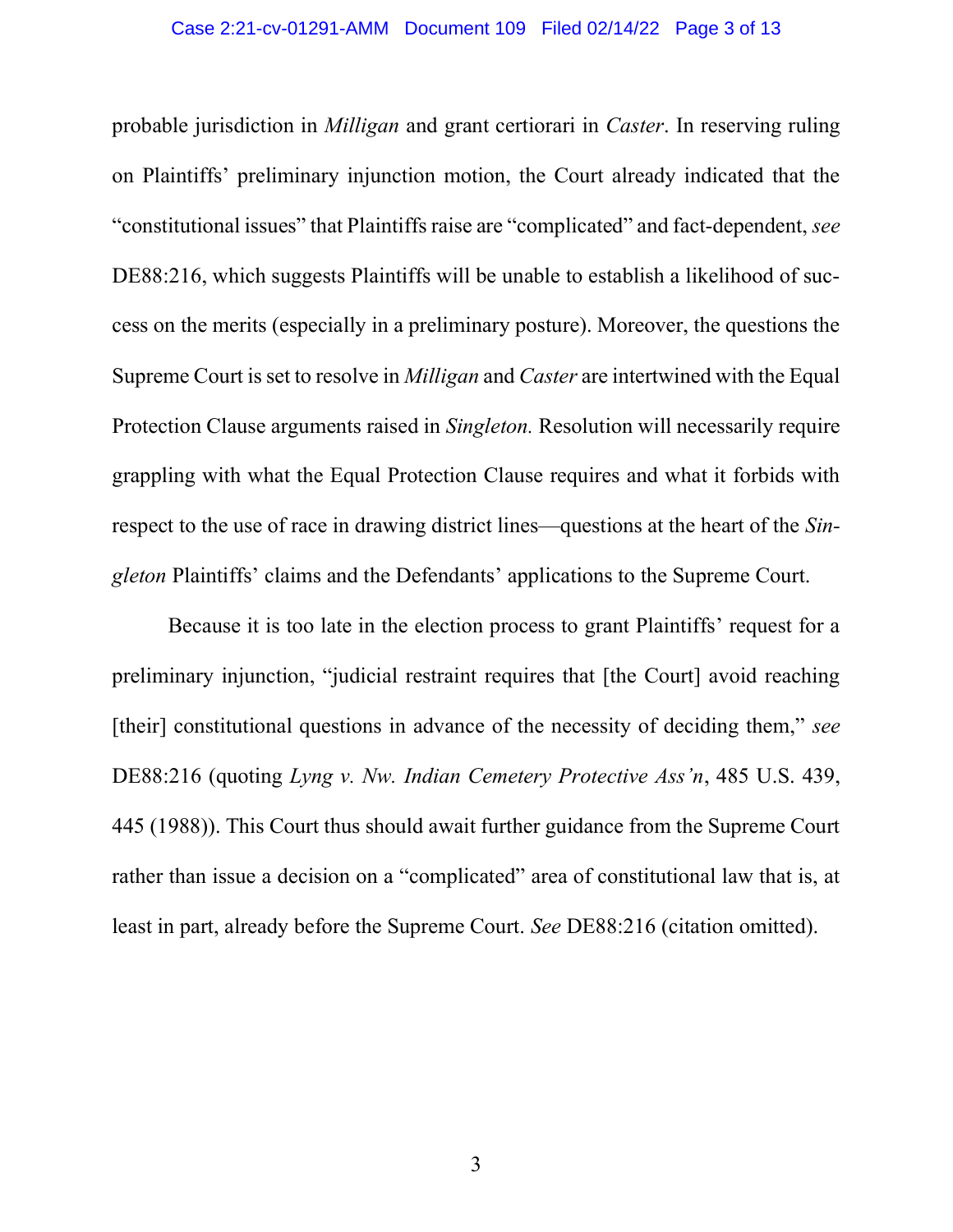### I. The Equities Favor Preserving the Status Quo.

The congressional plan that the *Singleton* Plaintiffs wish to enjoin is the very same plan that the Supreme Court put back in place last week. The equities, as already balanced by the Supreme Court, strongly favor retaining the status quo and denying Plaintiffs' motion. See DE104:1-2. Indeed, Justice Kavanaugh, joined by Justice Alito, wrote separately to make just this point. Noting that the Supreme Court has repeatedly applied the *Purcell* principle to hold "that federal courts ordinarily should not enjoin a state's election laws in the period close to an election," Justice Kavanaugh wrote that he thought the principle "might be overcome" if a plaintiff "establishes at least the following: (i) the underlying merits are entirely clearcut in favor of the plaintiff; (ii) the plaintiff would suffer irreparable harm absent the injunction; (iii) the plaintiff has not unduly delayed bringing the complaint to court; and (iv) the changes in question are at least feasible before the election without significant cost, confusion, or hardship." Merrill, 2022 WL 354467, at \*2 (Kavanaugh, J., concurring). He then applied that test to the relief this Court granted in *Milligan* and Caster: "Here, however, even such a relaxed version of the Purcell principle would not permit the District Court's late-breaking injunction. That is because the plaintiffs could not satisfy at least two of those four prerequisites—namely, that the merits be clearcut in favor of the plaintiff, and that the changes be feasible without significant cost, confusion, or hardship." *Id.* at \*3.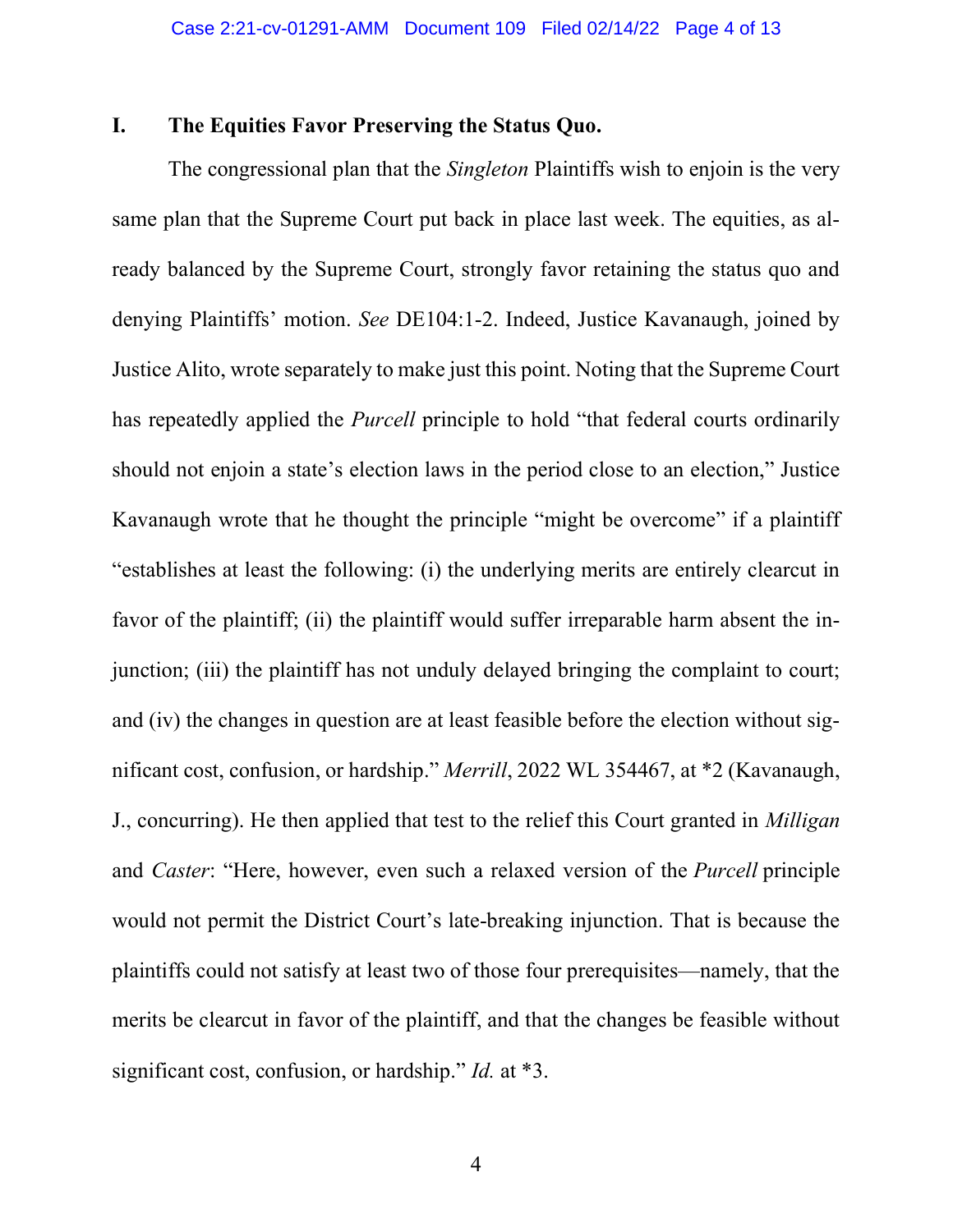### Case 2:21-cv-01291-AMM Document 109 Filed 02/14/22 Page 5 of 13

There is no distinction to be drawn between the *Milligan* and *Caster* Plaintiffs' Section 2 challenges and the Singleton Equal Protection Clause challenge in terms of the timing or equities. Indeed, the timing has only grown worse for the Singleton Plaintiffs. And it is the timing that took center stage in Justice Kavanaugh's concurrence. See id. at \*3 n.2 ("Given the imminence of the election and the inadequate time to resolve the factual disputes, [the Court's] action today shall of necessity allow the election to proceed without an injunction.") (quoting Purcell v. Gonzalez, 549 U.S. 1, 6 (2006)).

The Singleton Plaintiffs' response is simply to assert that implementing their "proposed remedy is feasible without significant cost, confusion, or hardship" because, "[w]hen ordering that new districts be drawn under the Voting Rights Act, this Court examined the Defendants' evidence on this point and found it wanting." DE104:2-3. But this statement entirely ignores the Supreme Court's stay of this Court's preliminary injunctions of the same congressional districts.

Nor do the Singleton Plaintiffs carry their burden with the assertion that under their "proposed remedial maps" only "0.4% of the state's population would have to be manually assigned to a congressional district different from the one that covers everyone else in their county." *Id.* at 3. As an initial matter, a preliminary injunction would not entitle the Singleton Plaintiffs to one of their three proposed maps, a fact the Singleton Plaintiffs have recognized. See DE76:19-21 (disavowing the notion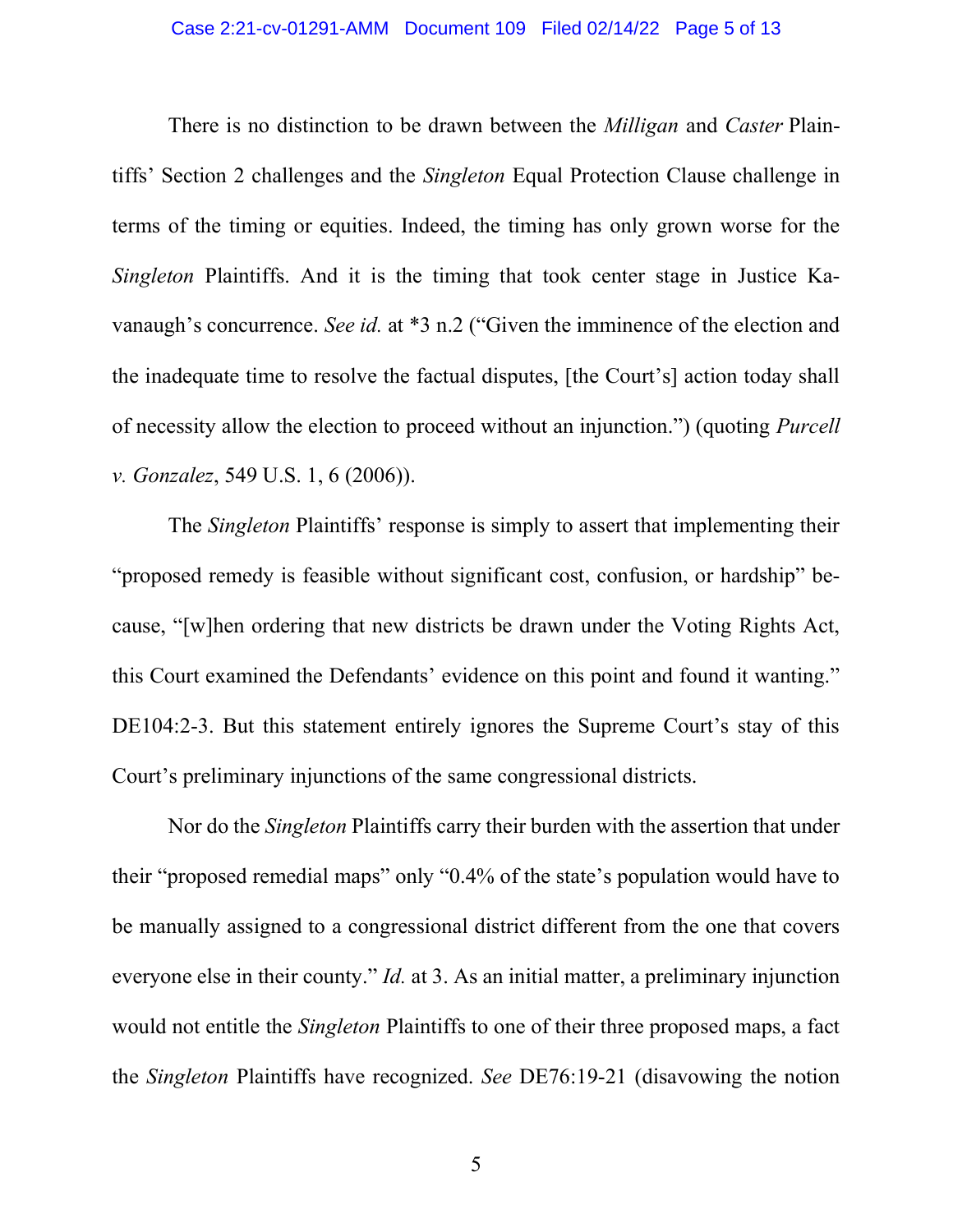#### Case 2:21-cv-01291-AMM Document 109 Filed 02/14/22 Page 6 of 13

"that the Legislature must adopt a plan that does not split counties"). To the extent Plaintiffs suggest that time constraints require limiting possible remedies to only their three proposed maps (or some other subset), that simply underscores why a preliminary injunction would come too late. It would fail to give the Legislature "an adequate opportunity" "to reapportion according to federal constitutional requisites." White v. Weiser, 412 U.S. 783, 794-95 (1973).<sup>2</sup> And if this Court had to draw district lines, the Court would be unduly constrained in trying to "follow the policies and preferences of the State, as expressed in statutory and constitutional provisions or in the reapportionment plans proposed by the state legislature...." Id. at 795.

Moreover, even if Plaintiffs' assertion about voter reassignment under their maps is true, such an assurance does nothing to help "candidates, campaign organizations, independent groups, political parties, and voters … know who will be running against whom in the primaries," or provide candidates knowledge of "what district they need to file for" or "live in." Merrill, 2022 WL 354467, at \*2 (Kavanaugh, J., concurring). The recently filed motion to intervene underscores that point. See Singleton DE106:1 (moving to intervene to obtain clarification regarding candidate filing deadline). These factors are precisely why the Singleton Plaintiffs

<sup>&</sup>lt;sup>2</sup> The Singleton Plaintiffs cite no authority for their suggestion (at DE98:4) that because Defendants appealed preliminary injunctions in Caster and Milligan, this Court should jump straight to ordering the use of one of the Singleton Plaintiffs' remedial maps were the Court to grant them a preliminary injunction.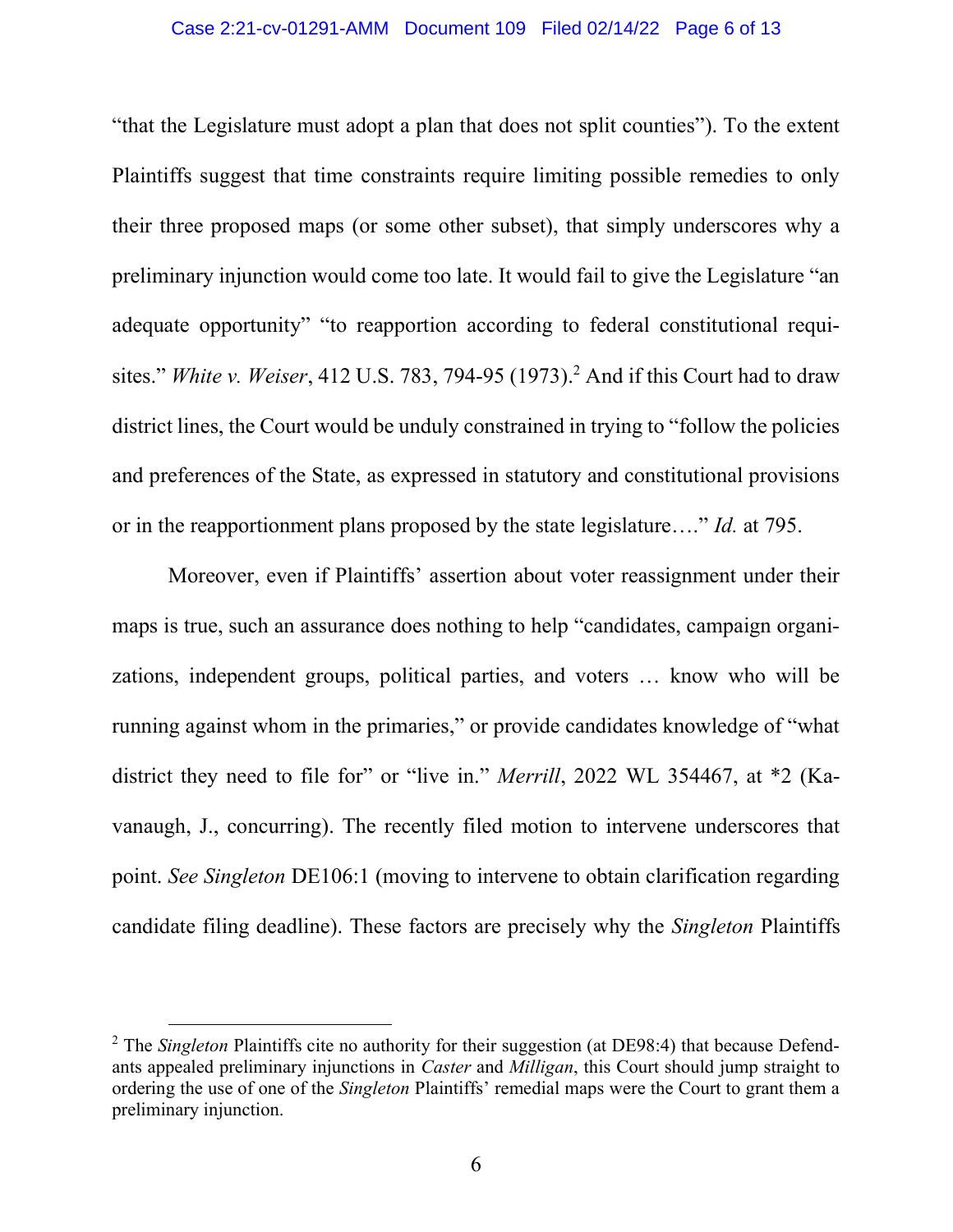once recognized that "candidates should know the District in which they will run weeks before January 28, 2022"—a date that is now weeks behind us. DE15:38.

In short, the Supreme Court's stay of this Court's January injunction makes clear that there should be no further injunction entered now that we are three weeks closer to the upcoming elections. "Given the imminence of the election and the inadequate time to resolve the factual disputes," the Supreme Court's order last week "shall of necessity allow the [2022] election to proceed without an injunction." Id. at \*3 (Kavanaugh, J., concurring) (quoting Purcell, 549 U.S. at 5-6).

## II. The Court Should Not Reopen the Preliminary Injunction Proceedings Given That Plaintiffs Are Unlikely to Succeed on the Merits and the Supreme Court Is Currently Considering Interrelated Claims on the Merits.

In addition to the *Purcell* principle, the Court need not and should not reopen the preliminary injunction proceedings when it has already declined to decide the Singleton Plaintiffs' claims in a preliminary injunction posture. See DE88:216. The Court noted: "Although the parties in Singleton and Milligan filed extensive stipulations of fact for purposes of the preliminary injunction proceedings, numerous facts remain in dispute … and the constitutional issues are 'complicated.'" Id. (citations omitted) (quoting Abbott v. Perez, 138 S. Ct. 2305, 2314 (2018)). The Court thus "decline[d] to decide the constitutional claims asserted by the Singleton and Milligan plaintiffs at th[at] time." *Id.*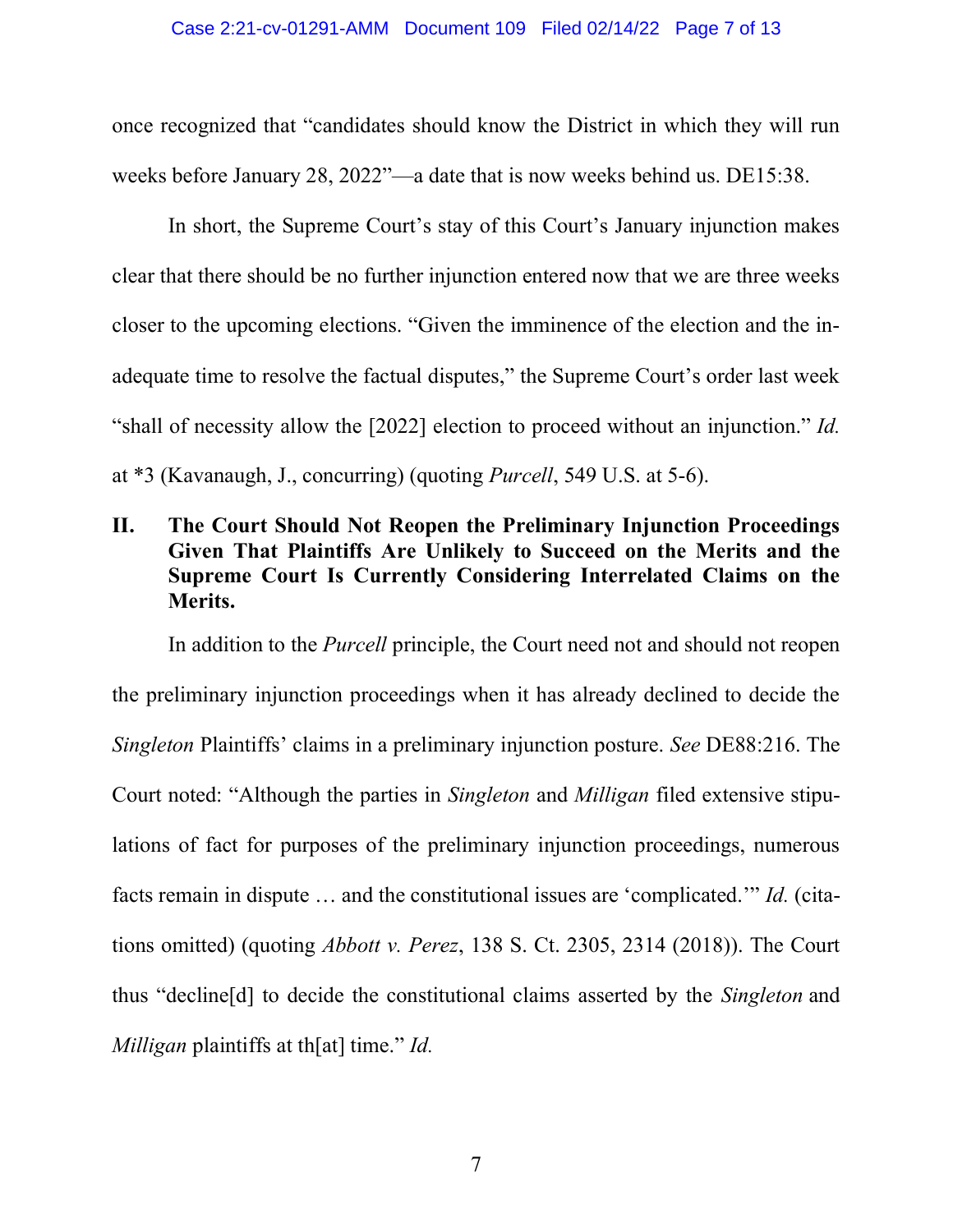### Case 2:21-cv-01291-AMM Document 109 Filed 02/14/22 Page 8 of 13

This alone indicates that the *Singleton* Plaintiffs have not "clearly established" "a substantial likelihood of success on the merits," see Siegel v. LePore, 234 F.3d 1163, 1176 (11th Cir. 2000) (en banc), much less that "the underlying merits are entirely clearcut" in their favor," Merrill, 2022 WL 354467, at \*2 (Kavanaugh, J., concurring).

And the Singleton Plaintiffs' recent pleadings confirm that their theory of racial gerrymandering contravenes Supreme Court precedent and is likely to fail. Their theory appears to be that because, in their view, (1) race predominated in the drawing of the 1992 map, (2) "[t]he shape and demographics of a district alone can prove that race predominated in the creation of a district," and (3) the shape and demographics of the 2021 plan are similar to the 1992 plan (and 2001 and 2011 plans), the 2021 plan is necessarily unconstitutional. Singleton DE84:32, 35. But a racial gerrymandering claim, like any Equal Protection Claim, requires proof of intent—that "race was the predominant factor *motivating* the legislature's decision to place a significant number of voters within or without a particular district." Cooper v. Harris, 137 S. Ct. 1455, 1463 (2017) (emphasis added). While "circumstantial evidence of a district's shape and demographics" may in some cases suffice to prove that motive, motive still must be proven. Id. And thus the shape or demographics of districts alone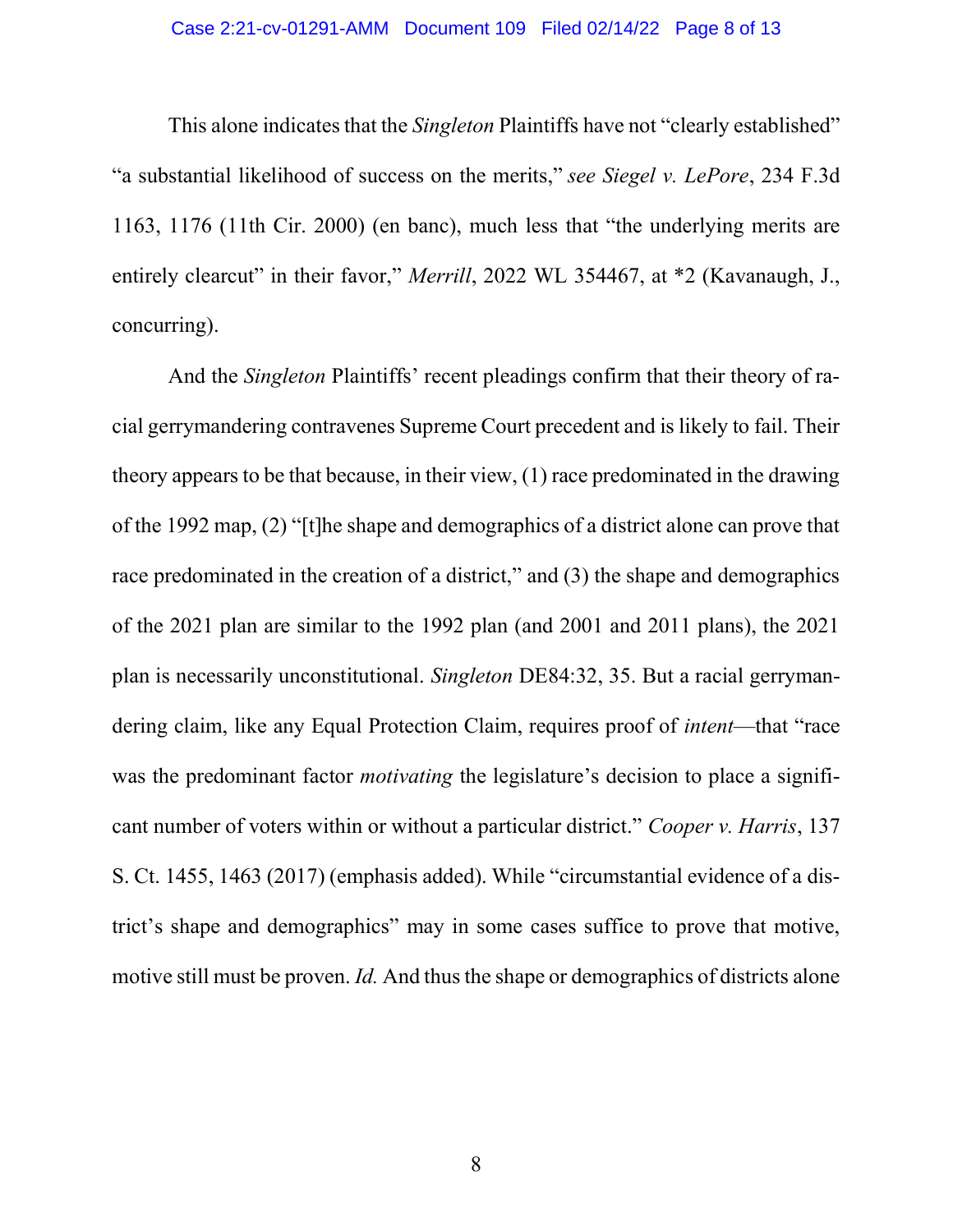### Case 2:21-cv-01291-AMM Document 109 Filed 02/14/22 Page 9 of 13

cannot violate the Equal Protection Clause unless the district was created "for predominantly racial, as opposed to political or traditional, districting motivations." Easley v. Cromartie, 532 U.S. 234, 249 (2001).

Here, Defendants have shown, and the Singleton Plaintiffs do not meaningfully dispute, that the reason the 2021 plan resembles previous plans is because of traditional districting principles, including core retention. See, e.g., DE67:46-49; DE88:32, 41, 63, 104, 172. According to the *Singleton* Plaintiffs, the Legislature "was obligated" to reject such principles "in 2021" and start anew. DE84:35. But "the Constitution" places no such "affirmative obligation upon the legislature to avoid creating districts that turn out to be heavily, even majority, minority." Cromartie, 532 U.S. at 249.

Equally important, principles of judicial economy clearly weigh in favor of awaiting further guidance from the Supreme Court before pressing ahead with Plaintiffs' claims. Because the Supreme Court has noted probable jurisdiction in Milligan and granted certiorari in Caster, the Supreme Court is sure to provide guidance that will be useful to resolving the *Singleton* Plaintiffs' racial gerrymandering claim. Indeed, the relationship between the Equal Protection Clause and Section 2 of the Voting Rights Act was at the forefront of Defendants' stay applications. See Emergency Application for Administrative Stay, Stay or Injunctive Relief Pending Appeal, and Alternative Petition for Writ of Certiorari Before Judgment, Merrill v.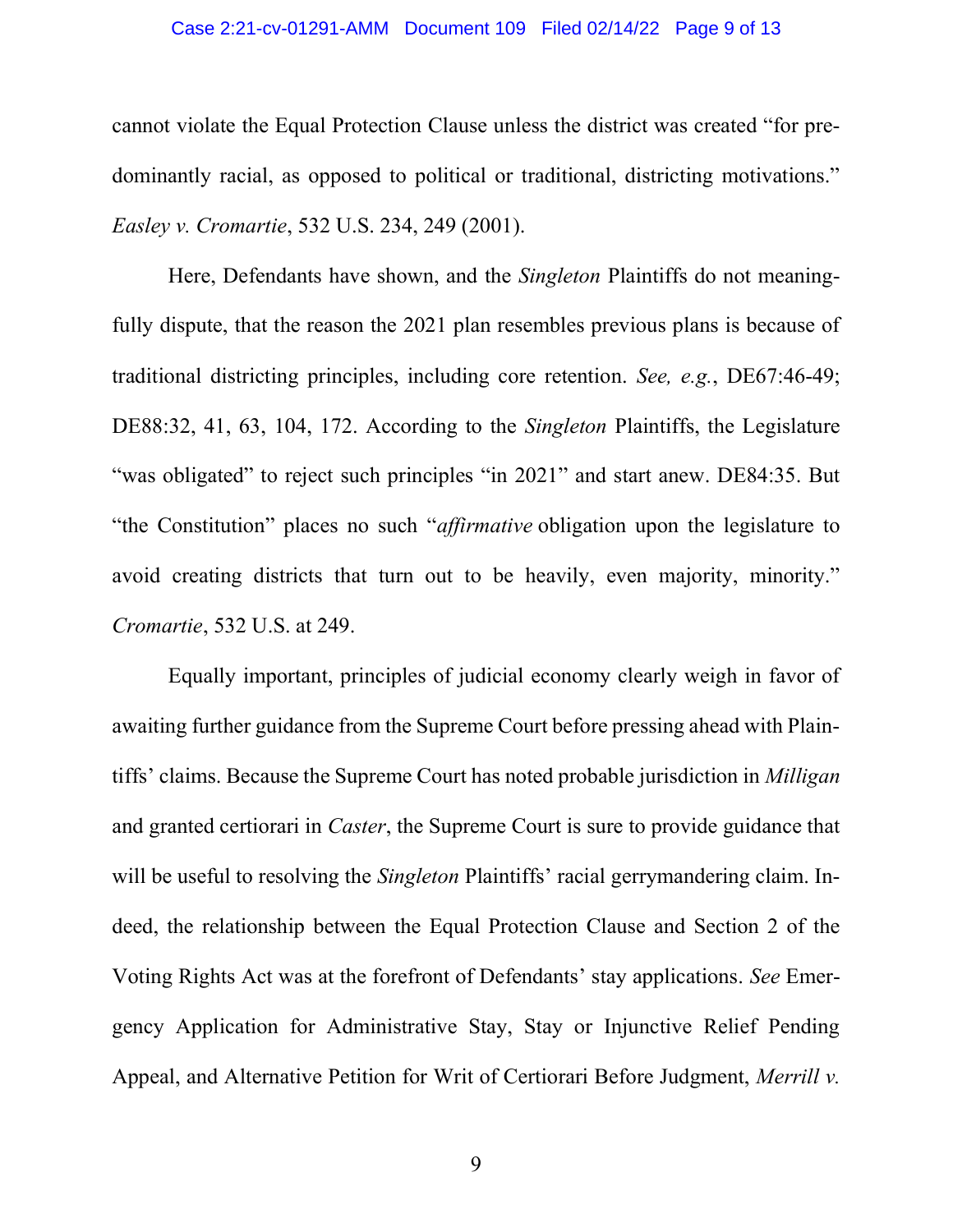Caster, No. 21A376 (U.S. Jan. 28, 2022), at 30-36 (arguing, inter alia, that the changes to Alabama's maps sought by the Caster and Milligan Plaintiffs under Section 2 would result in an unconstitutional racial gerrymander in violation of the Equal Protection Clause).

The State's overarching argument now before the Supreme Court is that the Voting Rights Act has been stretched beyond constitutional limits. That is, stretched beyond what the Equal Protection Clause will permit. Members of the Court, both in the majority and in dissent, agreed that redistricting law is badly in need of clarification. E.g., Merrill, 2022 WL 354467, at \*3 (Kavanaugh, J., concurring) (noting that "the Court's case law" when it comes to "whether a second majority-minority congressional district … is required by the Voting Rights Act and not prohibited by the Equal Protection Clause" is "notoriously unclear and confusing"); id. at \*4 (Roberts, C.J., dissenting from grant of applications for stays) (stating that he would "note probable jurisdiction in *Milligan* and grant certiorari before judgment in *Caster*" to "resolve the wide range of uncertainties" regarding "the nature and contours of a vote dilution claim"). The Supreme Court, therefore, will necessarily articulate what those Equal Protection Clause limits are in considering that argument. And those limits will then be directly applicable to the Singleton Plaintiffs' theory here.

So, the Supreme Court will soon shed light on these issues, and "subsequent elections [will] be governed by th[at] Court's decision on review." Id. (Roberts, C.J.,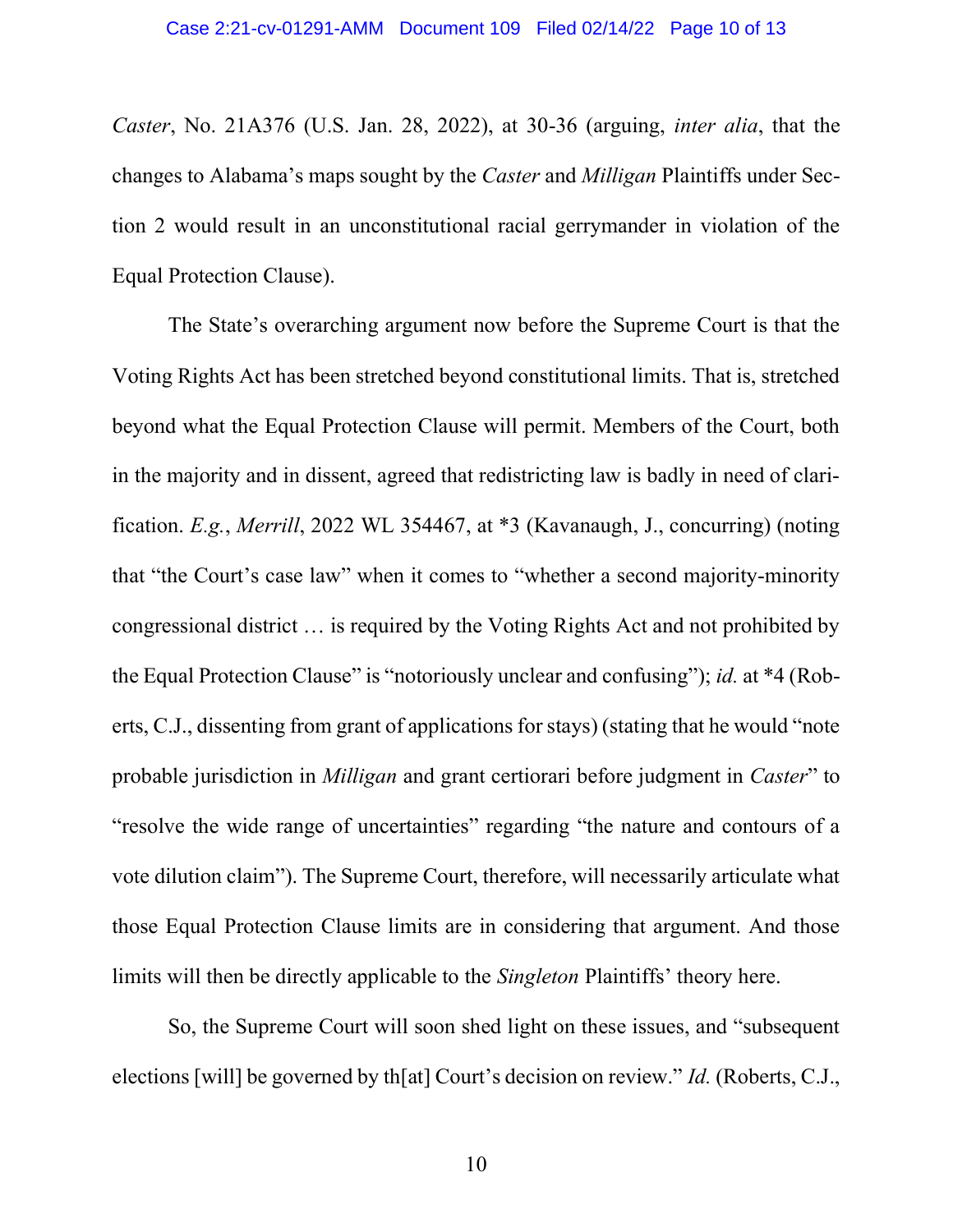dissenting from grant of applications for stay). Because, at the end of the day, there can be only one congressional map, the Court should await further guidance from the Supreme Court before determining whether federal law requires that map to be redrawn, and if so, how.

### **CONCLUSION**

The Court should deny Plaintiffs' motion.

Respectfully submitted,

Steve Marshall Attorney General

Dorman Walker (ASB-9154- R81J) BALCH & BINGHAM LLP

Post Office Box 78 (36101) 105 Tallapoosa Street, Suite 200 Montgomery, AL 36104 Telephone: (334) 269-3138 Email: dwalker@balch.com

Counsel for Sen. McClendon and Rep. Pringle

s/ Edmund G. LaCour Jr. Edmund G. LaCour Jr. (ASB-9182-U81L) Solicitor General A. Barrett Bowdre (ASB-2087-K29V) Thomas A. Wilson (ASB-1494-D25C)

Deputy Solicitors General

James W. Davis (ASB-4063-I58J) Deputy Attorney General

Misty S. Fairbanks Messick (ASB-1813- T71F) Brenton M. Smith (ASB-1656-X27Q) A. Reid Harris (ASB-1624-D29X) Benjamin M. Seiss (ASB-2110-O00W) Assistant Attorneys General OFFICE OF THE ATTORNEY GENERAL STATE OF ALABAMA 501 Washington Avenue P.O. Box 300152

Montgomery, Alabama 36130-0152 Telephone: (334) 242-7300

Fax: (334) 353-8400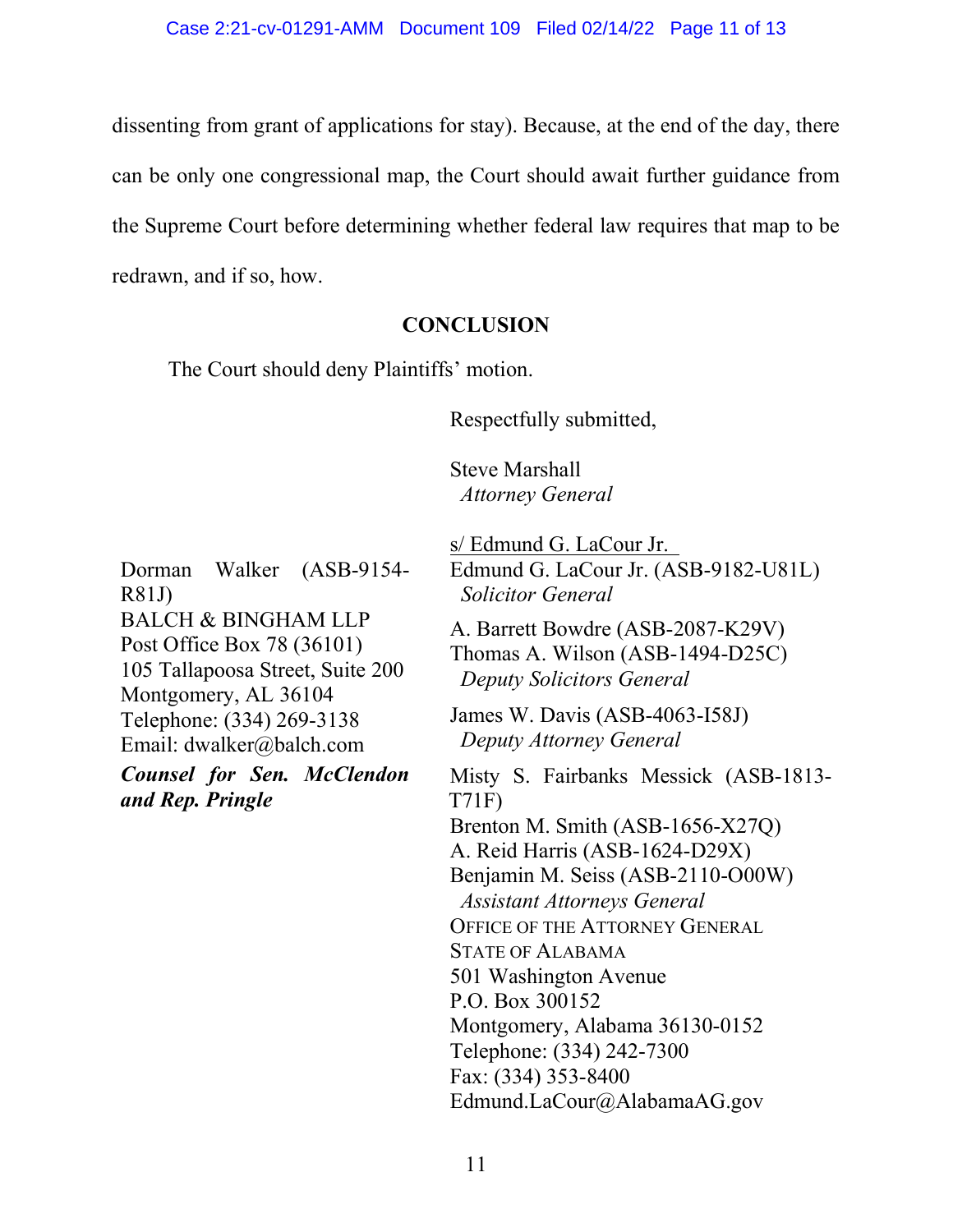Barrett.Bowdre@AlabamaAG.gov Thomas.Wilson@AlabamaAG.gov Jim.Davis@AlabamaAG.gov Misty.Messick@AlabamaAG.gov Brenton.Smith@AlabamaAG.gov Reid.Harris@AlabamaAG.gov Ben.Seiss@AlabamaAG.gov

Counsel for Secretary Merrill